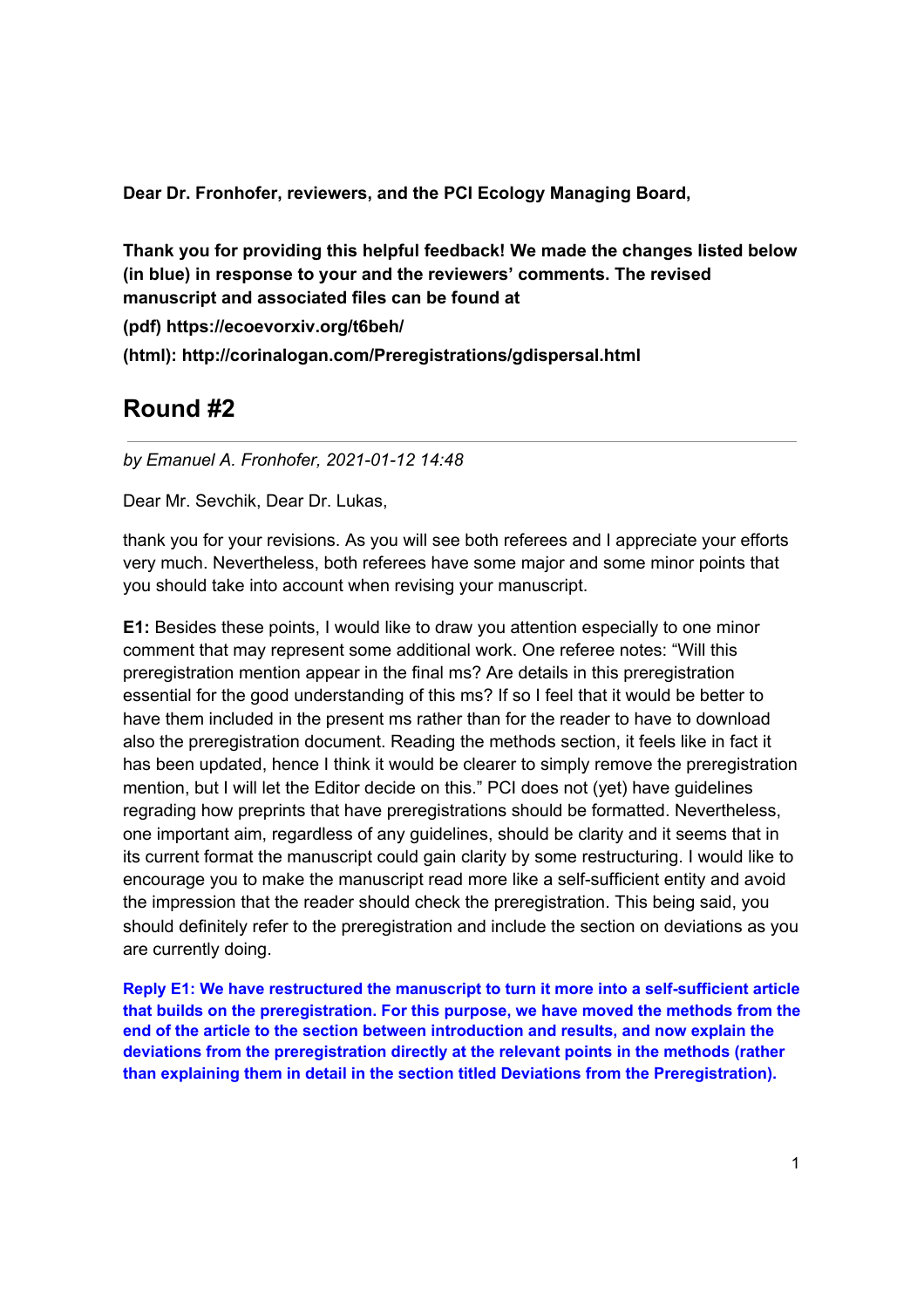The section Deviations from the Preregistration now includes a only bulleted summary of these changes to facilitate comparisons with the preregistration.

**Deviations from the Preregistration** Methods -> "Deviation from the preregistration"

**E2:** Minor points: The links included in the manuscript should all be DOIs, otherwise they might not be stable and the manuscript may not be reproducible in some years time (e.g., line 102-103, code after lines 277). You could use Zenodo, for instance, to generate DOIs. Zenodo also allows for a nice integration with GitHub. Please check all of your links throughout the manuscript.

Reply E2: We replaced the links to the data and to the code that are needed to reproduce our findings with DOIs. In addition, we mention that copies are also available on GitHub, which some readers might prefer for ease of access.

**E3:** Line 168: symbol seems to be missing after "...many (R"

Reply E3: The symbol we had previously chosen (representing 'about equal to') could not be rendered by markdown and we have now replaced this with an equal sign.

Results -> Genotyping: "as many (R=0) or fewer"

### Reviewed by anonymous reviewer, 2021-01-06 15:00

This revised version of the manuscript takes into account all comments made on the first round, and I find that the new outline of the main and alternative hypotheses is much clearer and faithful to what the authors have explored and tested. I do have a some remaining comments however, and overall, I felt that important statements should be supported by literature, while the reference list is presently very thin.

R1.1: In the introduction, the very simplified version of hypotheses outline avoids several confusing predictions that were present in the initial manuscript. I do find it very dry now, with even less biological insight on the species allowing one to formulate reasonable predictions, yet I understand that perhaps the knowledge is lacking preventing clear elaborate predictions.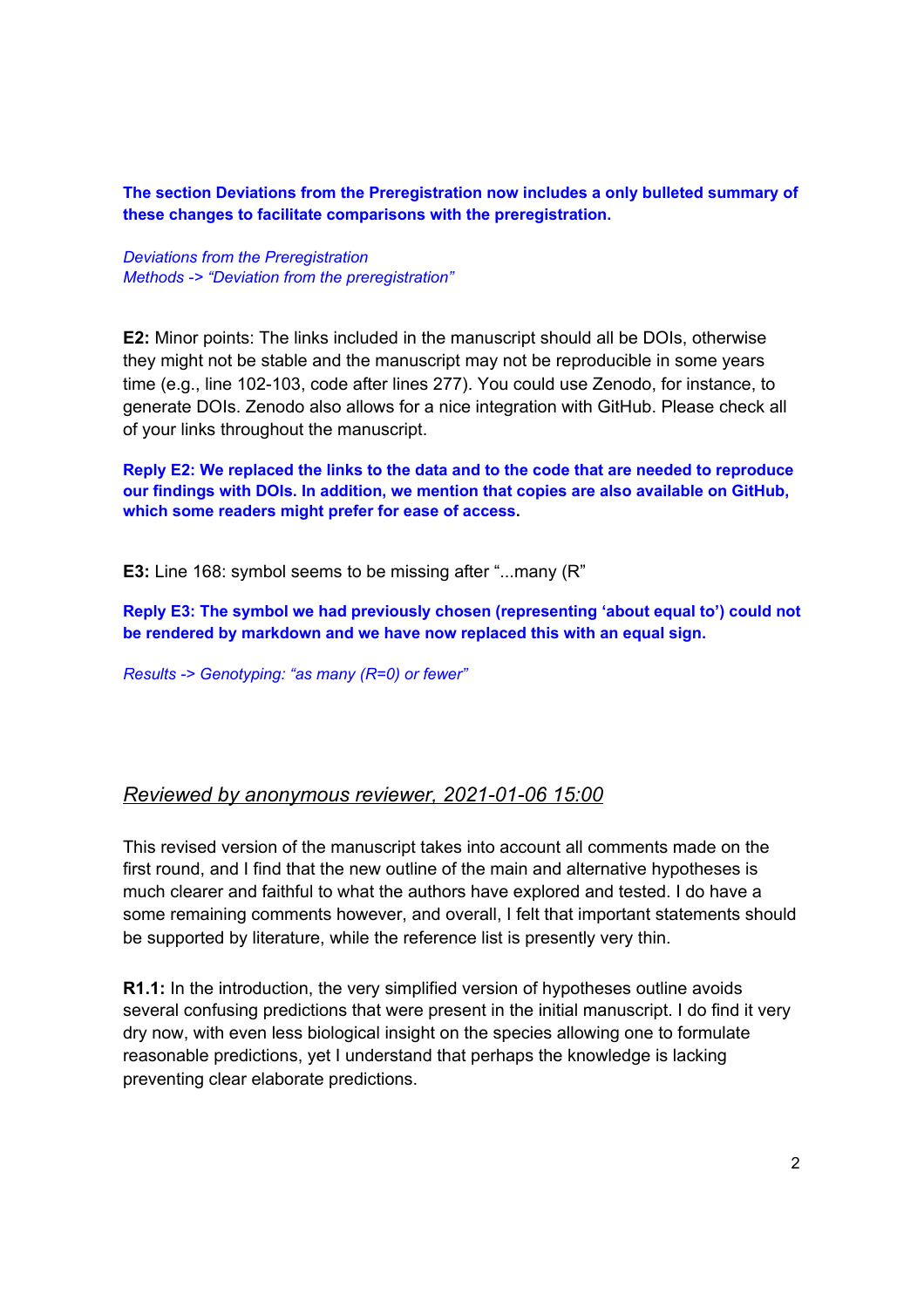Reply 1.1: Thank you again for your excellent feedback! We appreciate how much you have helped improve this manuscript. We expanded the introduction (additions below in bold) to include more background information on the natural history of grackles, which informed the formulations of the predictions, including why some of their differences from commonly studied bird species might make them an interesting system to investigate dispersal decisions in females and males.

Introduction: Here, we investigate SNP (single nucleotide polymorphism) genotype data for a sample of great-tailed grackle (\*Quiscalus mexicanus\*) females and males at a single site. Great-tailed grackles differ in several aspects from the majority of bird species in which dispersal has been investigated thus far, which might make them a relevant study system to gain further insights into the factors shaping the dispersal decisions of females and males. Great-tailed grackles are a highly social passerine bird found in the Americas. Individuals forage year-round in small fission-fusion groups in areas that are not obviously defended against other individuals, and at night they roost in large associations [Johnson & Peer 2001]. unlike most other bird species where, at least during the breeding season, pairs or families defend foraging territories (Cockburn 2001). This could indicate that resource competition might be lower in great-tailed grackles, potentially reducing pressure to remain in or move to high quality areas. Essentially everywhere they occur, great-tailed grackles live in human-modified environments (MacGregor-Fors et al. 2009) and their wide range of foraging habits routinely, includes exploiting human foods (King 2012). In these environments, they can occur in large numbers and at high densities (Escobar-Ibáñez et al. 2020). Great-tailed grackles have recently extensively expanded their geographic range [Wehtje 2003], indicating that they are highly mobile. Great-tailed grackles are sexually dimorphic, with males being larger than females and differing in plumage. During the mating season, some males defend territories around suitable breeding habitats and mate with females who build their nests in these territories. Holding a territory leads to higher reproductive success for these males, but females also mate with roaming males, leading to a polygamous mating system [@johnson2000male]. This resembles the mating system observed in many mammalian species, where males disperse to areas with the highest number of potential mates [e.g. Höner et al. 2007]. Previously, great-tailed grackle females were assumed to perform all activities related to offspring care, from building the nest through incubating and feeding the hatchlings, but observations indicate that at least some males partake in these activities [@selander1970parental; @Folsom2020malecare]. Both the mating and the social system are accordingly different from the resource-defense based monogamous system found in the majority of birds, which might lead to a deviation from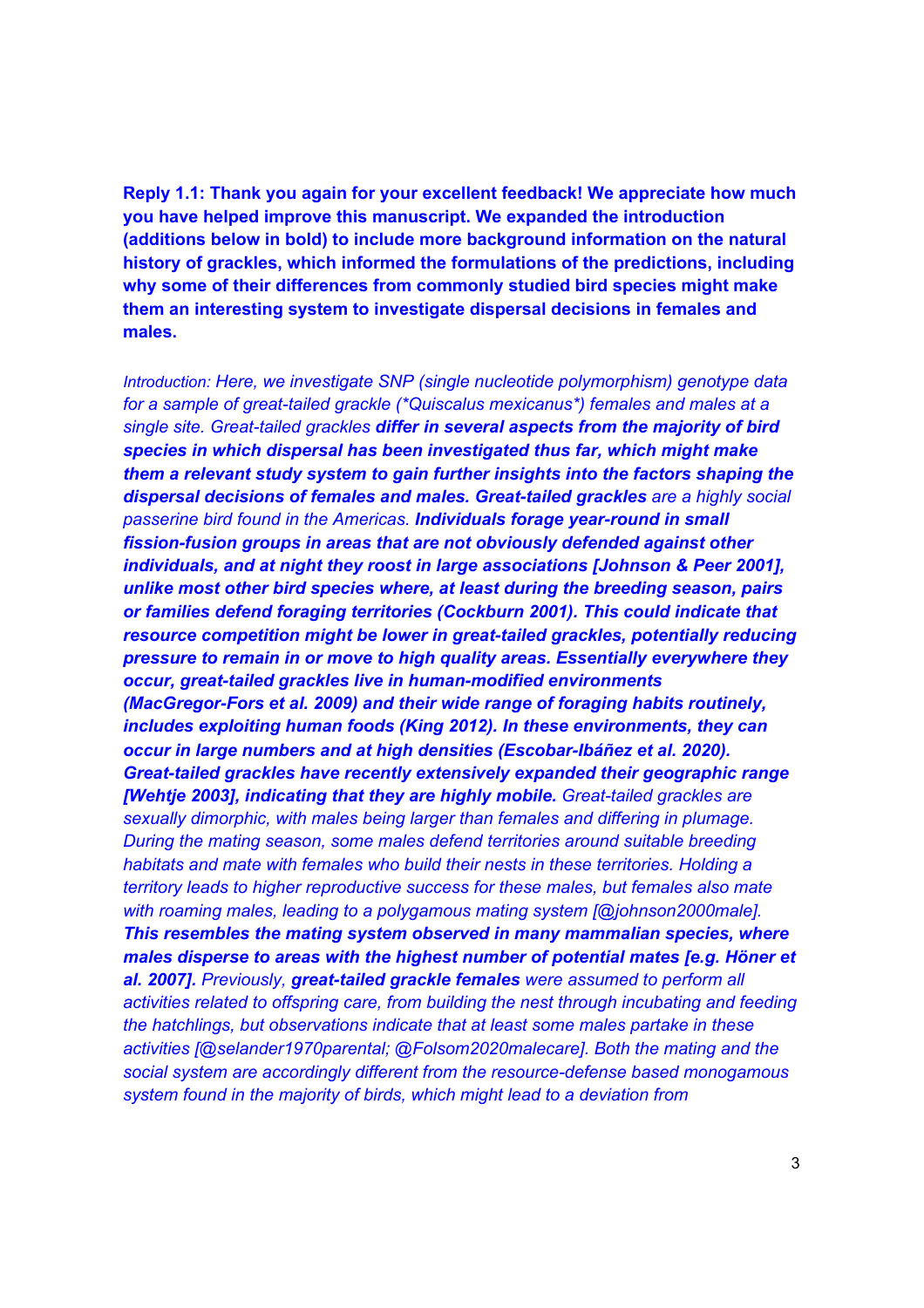female-biased dispersal. Determining patterns of philopatry and dispersal in great-tailed grackles can offer further insights into the potential association between dispersal decisions and the various factors that might shape them.

**R1.2:** Related to this comment on natural history insight, is the fact that the focal population is urban, and it might well be that dispersal patterns in such environments are not similar to what happens in wild areas. This is a comment I made earlier (R1.4) on which the authors chose not to include a mention in the ms. I do feel that it may be an important feature to mention since results could have been very different in a wetland or mangrove.

Reply 1.2: Great-tailed grackles appear to be restricted to human-modified environments wherever they occur. Even within their original range in Central America, current sightings are only reported from urban or farm areas. Nevertheless, local conditions might have modified the patterns of dispersal we inferred. We added the following:

Introduction: Essentially everywhere they occur, great-tailed grackles live in human-modified environments, and they have recently massively expanded their range [Wehtje 2003], indicating that they are highly mobile.

Discussion: In addition, information on dispersal patterns from different sites might help to understand how much the sex bias we detect at this site in the city center of Tempe is shaped by local factors or whether it is linked to general features of the biology of great-tailed grackles.

R1.3: Also, I am somewhat uncomfortable with the use of the term 'predict'. Usually predictions are tested and following the results, they are confirmed or invalidated. Here, some of the 'predictions' are rather assumptions that are essential to make further predictions, but they are not themselves predictions. For ex., take this prediction from line 88 "We predict that the movement of individuals will influence the spatial distribution of genetic relatives", testing this prediction would require to compare the distribution of genetic relatives between groups of individuals that move or do not move, in order to show that movement is related to genetic relatedness. This is not what the authors have done, and in fact they probably don't need to do that as this relationship is already well described for many species. So in this sentence, I would not use the term 'predict', but rather 'we assume', or simply 'Our study is based on the fact/assumption that..', ideally supported by a few references. I am not including this comment in the minor details section below as I do not think it is 'just' one word to change in the text, I think the authors need to rethink what they consider a prediction.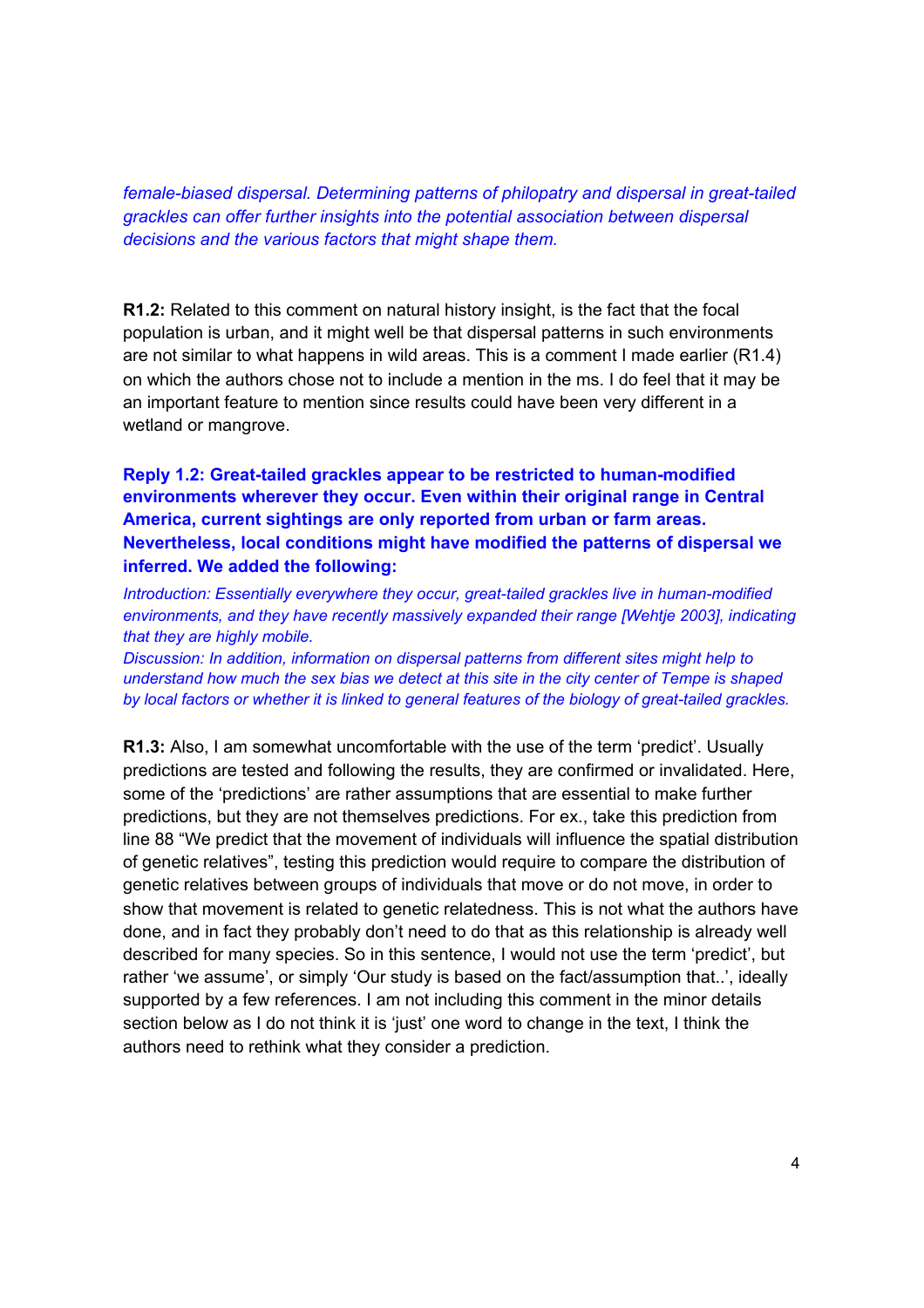Reply 1.3: Thank you for noticing this. Yes, the word "predict" should in this context only be used for those statements that our analyses can assess. We changed the sentence accordingly:

### Hypotheses: "We expect that the movement of individuals will influence the spatial distribution (Aguillon et al. 2017)"

R1.4: Finally, I was struck by the mention line 234 that the authors consider they have a "large number of SNP loci": although 635 SNPs might have been a common genomic sample size 10 years ago, it is now in the low end of sample sizes used, so I wouldn't call it a large number of SNPs. In fact, I am surprised that this low SNP number and the potentially low power to assess relatedness is not discussed, and that generally the ms contains very few insight and references on genetic/genomic approaches to estimate relatedness since this is an important topic for the authors' aims. See for example:- A comparison of 16 microsats vs 4800 RADseq SNPs:

https://onlinelibrary.wiley.com/doi/full/10.1002/ece3.4905

Reply 1.4: The statement about a large number of SNP loci was already in our preregistration, before we generated the data. We had included the statement because our genomics approach is directly based on Thrasher et al. https://doi.org/10.1111/1755-0998.12771. Thrasher et al. obtained 411 SNP loci, and through various checks concluded that "our case study, using the variegated fairy-wren, shows that our modified ddRAD-seq method recovers more than enough SNP loci to confidently discern relationships in a species with a complex social system." At the time of writing the preregistration, we expected an even larger number of SNP loci for the great-tailed grackles than what Thrasher et al. obtained because we sequenced all samples to a greater depth. In fact, using their filtering, we obtained >3600 SNPs, so 9 times as many as Thrasher et al. With this larger number of loci, we decided to reduce the noise in our sample by restricting the filters of which loci to include, following advice to select loci with high heterozygosity and with almost complete information for all individuals (see e.a.

https://www.molmed.medsci.uu.se/digitalAssets/64/a 64906-f Morin TrendsEcolEvo 2 004.pdf). Accordingly, even though the absolute number of loci in our study is smaller than in previous studies, we have high power to detect kin relationships. Lemopolous et al. in the study cited by the reviewer used much less stringent filtering to end up with the 4800 SNPs, which had 30% missing data and an average expected heterozygosity of 0.18 (meaning that for many loci, the rare variant occurs in too few individuals to aid in the reconstruction of relationships). Accordingly, despite the larger number of SNPs, Lemopolous et al. report that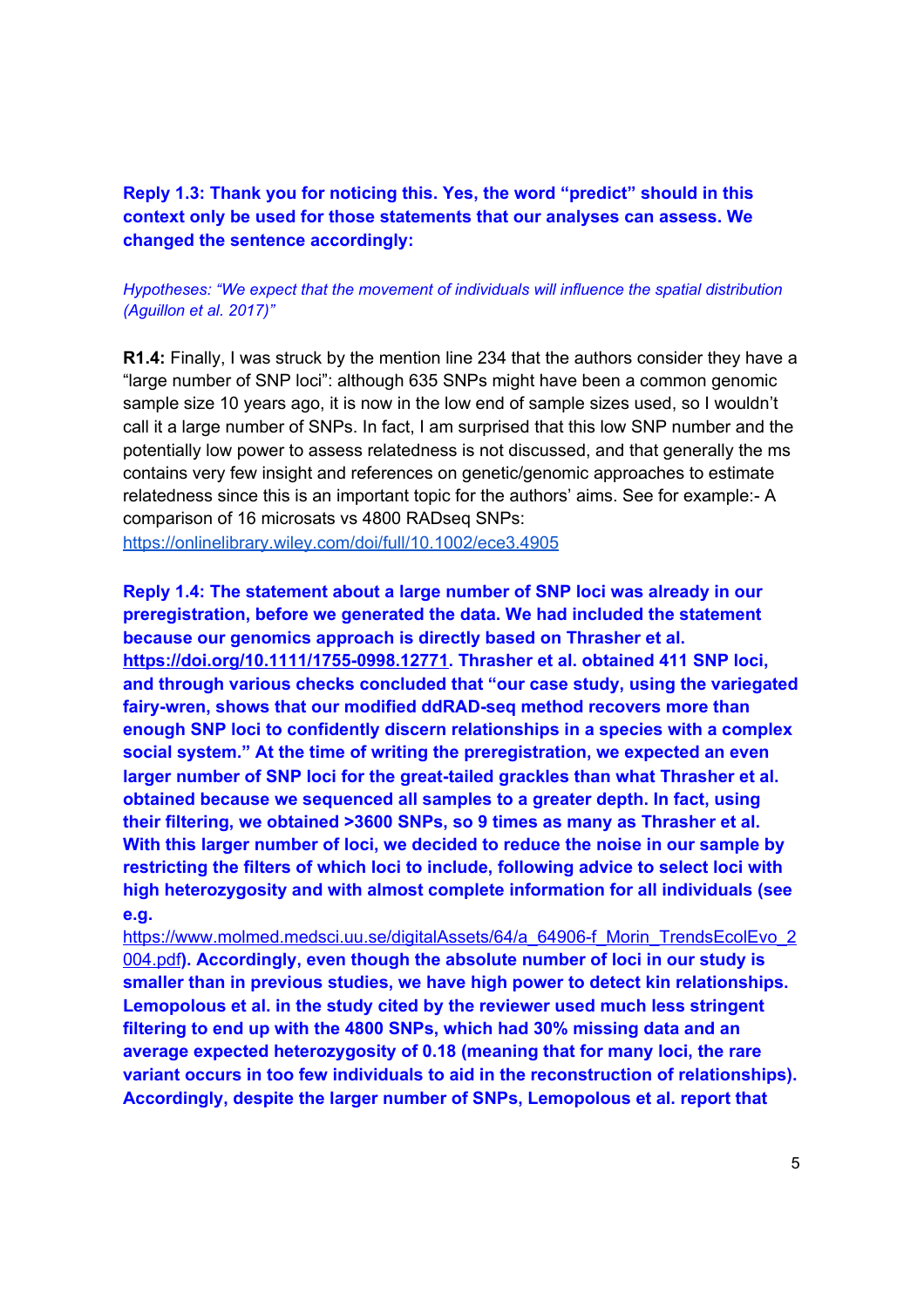they have an average exclusion probability of paternity of only 0.98. In our restricted sample of 635 SNPs, we have less than 3% missing data and an expected heterozygosity of 0.48, giving an exclusion probability of 10<sup>-24</sup>. We **added the following:** 

*Methods > SNP processing: The second filter applied more stringent conditions for the loci to be retained.* Loci were only considered if they were present in 95% of the samples (r) and had a *minimum minor allele frequenc\ of 0.05 (min maf). This resulted in 635 acceptable SNPs; 3012 SNPs fewer than in the first, less restrictive <i>filtering, but still more than in the study by @thrasher2018double because each indiYidual in our sample had been sequenced to a greater depth.* We decided to use the resulting genotypes from the second, more restrictive setting for *the relatedness analyses because* of *our small sample size* (e.g., *if some individuals had a lower quality* sample, *their relatedness to other individuals might consistently be misclassified*) *and because these settings still proYided an effectiYe number of SNPs for anal\ses. The more restrictive filtering reduces noise from missing* data and *retains high power* by selecting loci with *high heterozygosity* (*their heterozygosity approaches the maximum of 0.5)* [Morin et al. 2004].

**R1.5:** Santure 2010: https://pubmed.ncbi.nlm.nih.gov/20149098/, see in particular their conclusion that "Our data suggest that using marker information to reconstruct the pedigree, and then calculating relatedness from the pedigree, is likely to give more accurate relatedness estimates than using marker-based estimators directly" - Smouse 2010 - how many SNPs are enough (summarising Santure): https://pubmed.ncbi.nlm.nih.gov/20456228/

- There are probably more recent papers on this topic!

### **Reply 1.5: On the point of constructing pedigrees: while this method can trace** relatedness more accurately, it is not a feasible approach in our case. We added the following explanation:

*Methods > Relatedness estimation: Additional note: Our preregistration did not include plans to perform pedigree reconstructions* as an alternative way to assess relatedness among the *individuals* for *three reasons. First, we have a cross-sectional sample, which does not contain longitudinal information from tracking individuals seen with their potential parents into adulthood. Second, adults are of unknown age, so for any related <i>individuals* who share an allele at *(almost) all loci we would not be able to determine which is the parent and which is the offspring. Third, grackles are not e[pected to haYe large clusters of siblings [* $@$ *johnson2000male], as for example in fish species, making it highly unlikely that our sample*  $contains$  *extended families*.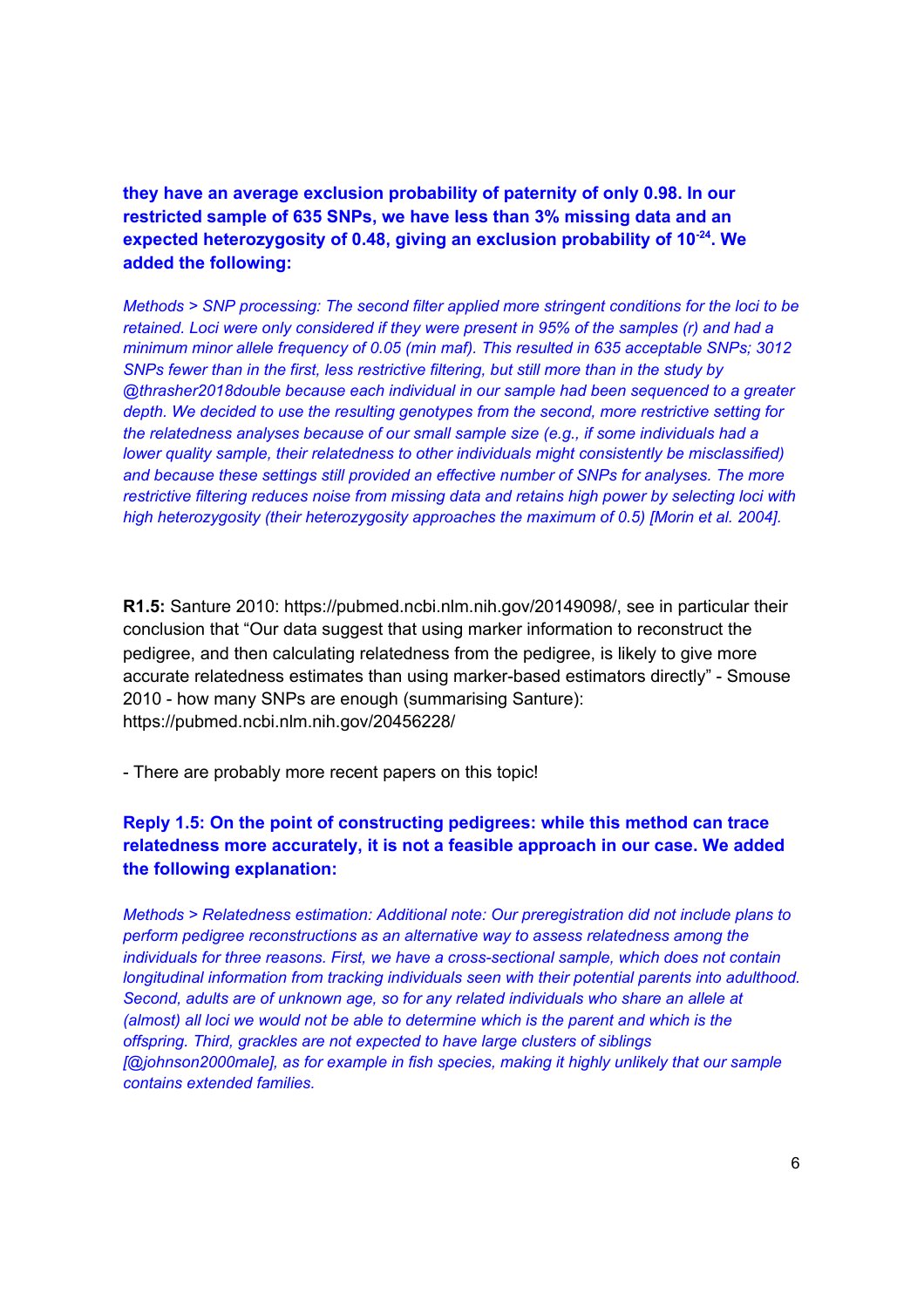### Minor details

**R1.6:** Line 79: I don't understand why there is a 'Hypothesis' term at the start of this line, isn't it the same main hypothesis as in the previous paragraph?

**Reply 1.6: Thank you for spotting this. We did not correct this from the earlier formatting in which we had not provided the additional background. We now removed the 'main hypothesis' label from the first paragraph in this section** because it describes the rationale for why we declared one hypothesis the main and the others as alternatives.

*Hypotheses: Our main hypothesis assumes that great-tailed grackles show a pattern of female-bias in dispersal. It is our main h\pothesis because this dispersal pattern predominates across birds and dispersal patterns are often retained from a common ancestor; in addition, the factors that shape this pattern might still operate in great-tailed grackles*. Our *alternative hypotheses expect that some of the differences in the social and mating system of great-tailed grackles might lead to a deYiation from this dispersal pattern. With the setup of our stud\, Ze cannot infer why or how dispersal patterns might have changed, therefore we present these hypotheses simply as alternatives.* 

**R1.7:** Line 96: individuals is misspelled.

# **Reply 1.7: Thanks for catching this. We changed the section where this word** appears and made sure to omit the spelling mistake (see Reply 1.8).

**R1.8:** I do not see the difference between the 'first' prediction outlined lines 93-94 ("higher levels of average relatedness are expected among all individuals of the philopatric sex than among all individuals of the sex that disperses") and the 'second' prediction in lines 96-97 ("finding close genetic relatives in short distances from each other indicates that these individuals have remained philopatric"). I think this might be because of the formulation of the second prediction, which could be rephrased, but they also might be redundant predictions.

**Reply 1.8: The predictions are specific to each set of analyses. The patterns that** each analysis aims to detect are all shaped by the same underlying mechanisms, the movement of individuals. The first prediction focuses on average relatedness across all same-sex individuals in the full sample (one value per sex). The second **prediction focuses on the geographic distances among genetic relatives, linking**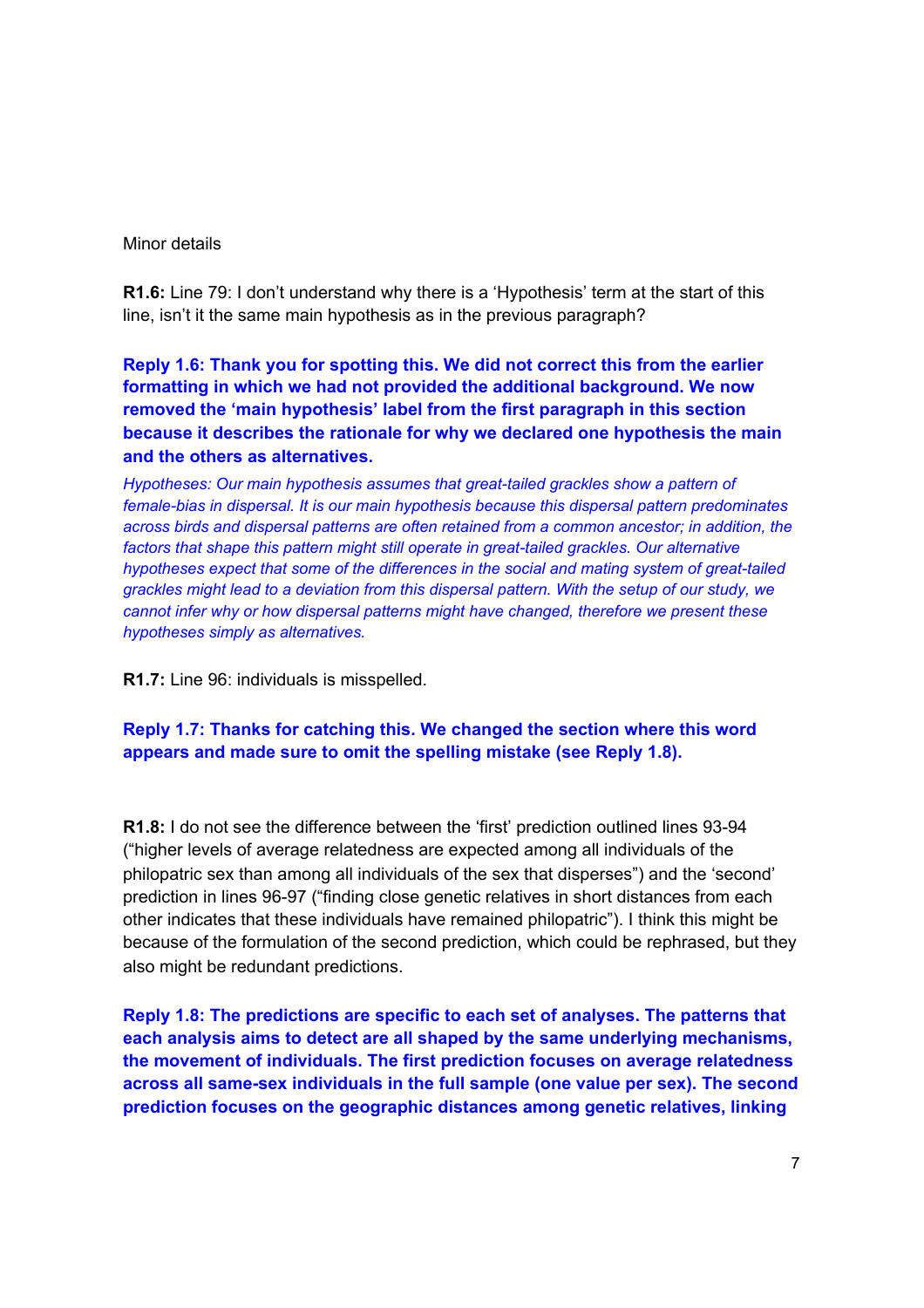all pairwise relatedness estimates to all pairwise distances (one relatedness value and one distance value per pair of individuals for all possible pairs within each sex). We changed the text to make this clearer.

*Hypotheses: We will assess these predictions in three analyses. The first analysis (analysis i: average* levels of relatedness among *individuals* in our sample) focuses on whether *individuals disperse beyond the trapping area and compares one average value of relatedness per sex. Here, Ze predict, higher leYels of aYerage relatedness among all indiYiduals of the philopatric se[ than among all indiYiduals of the se[ that disperses. This folloZs if some dispersing emigrants move outside of the trapping area, away from parents and siblings, while immigrants can come from a Yariet\ of areas outside the trapping area and therefore consist of unrelated individuals. The second analysis (analysis ii: geographic distances between individuals that are close* genetic relatives) focuses on the distances among close relatives of the same sex that are *trapped Zithin our trapping area and inYestigates the pairZise distances among indiYiduals of the* same sex who are closely related. Here,, we predict that there are sex biases in the average *distances between trapping* sites *for relatives compared to non-relatives*, *because philopatric individuals* will remain close to same-sex parents and siblings while individuals that disperse *zithin* the *trapping* area *will* end *up* in different locations than their same-sex parents and *siblings. The third analysis (analysis iii: spatial autocorrelation) focuses on how relatedness among pairs of same se[ indiYiduals changes as the distance betZeen them increases and investigates correlations among all estimates of pairwise relatedness and pairwise geographic distances among indiYiduals of the same se[. Here, Ze predict a decline in leYels of relatedness as distances among indiYiduals increase to indicate that indiYiduals haYe remained philopatric such that close relatiYes are found in close geographic pro[imit\. In contrast, Ze predict no structure of relatedness in geographic space for indiYiduals Zho disperse because relatiYes Zill be found both close and far from each other.*

**R1.9:** Line 101: Will this preregistration mention appear in the final ms? Are details in this preregistration essential for the good understanding of this ms? If so I feel that it would be better to have them included in the present ms rather than for the reader to have to download also the preregistration document. Reading the methods section, it feels like in fact it has been updated, hence I think it would be clearer to simply remove the preregistration mention, but I will let the Editor decide on this.

**Reply 1.9: We have changed the structure to have everything included in this** manuscript, and we now highlight updates from the preregistration at the specific points in the methods. See also our Reply E.1.

**R1.10:** Line 158: I would remove "the" in front of "individuals"

**Reply 1.10: We changed this because of the new structure, where we present the** methods prior to the results.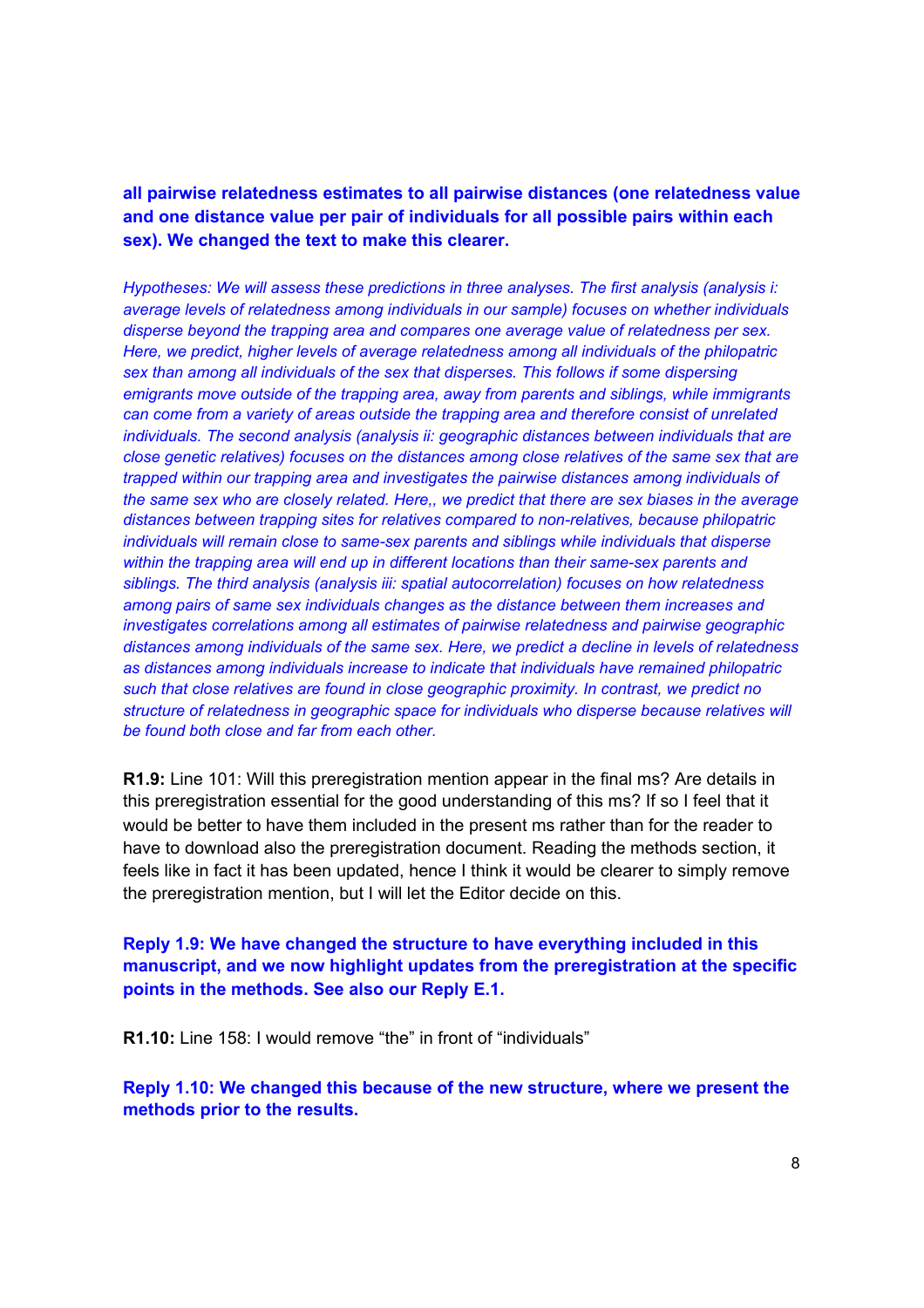#### Moved to Methods > ddRadSequencing: "we excluded the above mentioned 5 individuals later".

R1.11 Results are presented alternatively in past tense (e.g. line 157 and onwards) and present tense (e.g. lines 170 and onwards). Please homogenize.

Reply 1.11: The beginning of the results section included descriptions of the methods, which is why it was written in the past tense. We now moved these sections to the Methods, and checked that all results are presented in present tense.

Results > Genotyping: Our dataset consists of 635 SNPs for 52 individuals. Data is missing for 2.7% of all alleles (individuals missing information for either one or both of their chromosomes for that particular position), with no individual or SNP showing a particular underrepresentation of information.

**R1.12:** Lines 174-181: what is the criterion to decide that distances are shorter or not different to what is "expected by chance"? This criterion is particularly elusive in the case of males since you have only one closely related male dyad.

Reply 1.12: We assume that this comment refers to lines 191-197 in the section on "distances among close relatives"? We removed the two statements about distances shorter or longer than expected by chance because they were confusing (revised paragraph below). For the females, the permutation analysis provides a comparison with how the distances among the closely related individuals compares to the distances that would be expected by chance. For the males, we cannot perform a permutation because we only have one pair of closely related males. Instead, we compare their distance to the distances among all the remaining pairs of males to indicate that the related pair is fully within the range.

Results > Analysis ii: A median distance as short as or shorter than 340m is observed in less than 6% of all random samples of seven female dyads and a median distance of 360m or shorter is observed in less than 4% of all random samples of twelve female dyads. The distance among the one pair of males related at closer than 0.25 is 670m, and the median distance among the three male dyads related at 0.125 or closer is 1183m (SD=353m). This compares to a median of 972m (SD=569m) among all dyads of males, with about 40% of male dyads being 670m or less apart. The difference in distances among the twelve related females ( $r \ge 0.125$ , on average 360m apart) compared to the three related males (r≥0.125, on average 1183m apart) is 823m. This difference in distance (or greater differences in distance) is present in only 2% of 10,000 random draws comparing average distances among 12 random females and three random males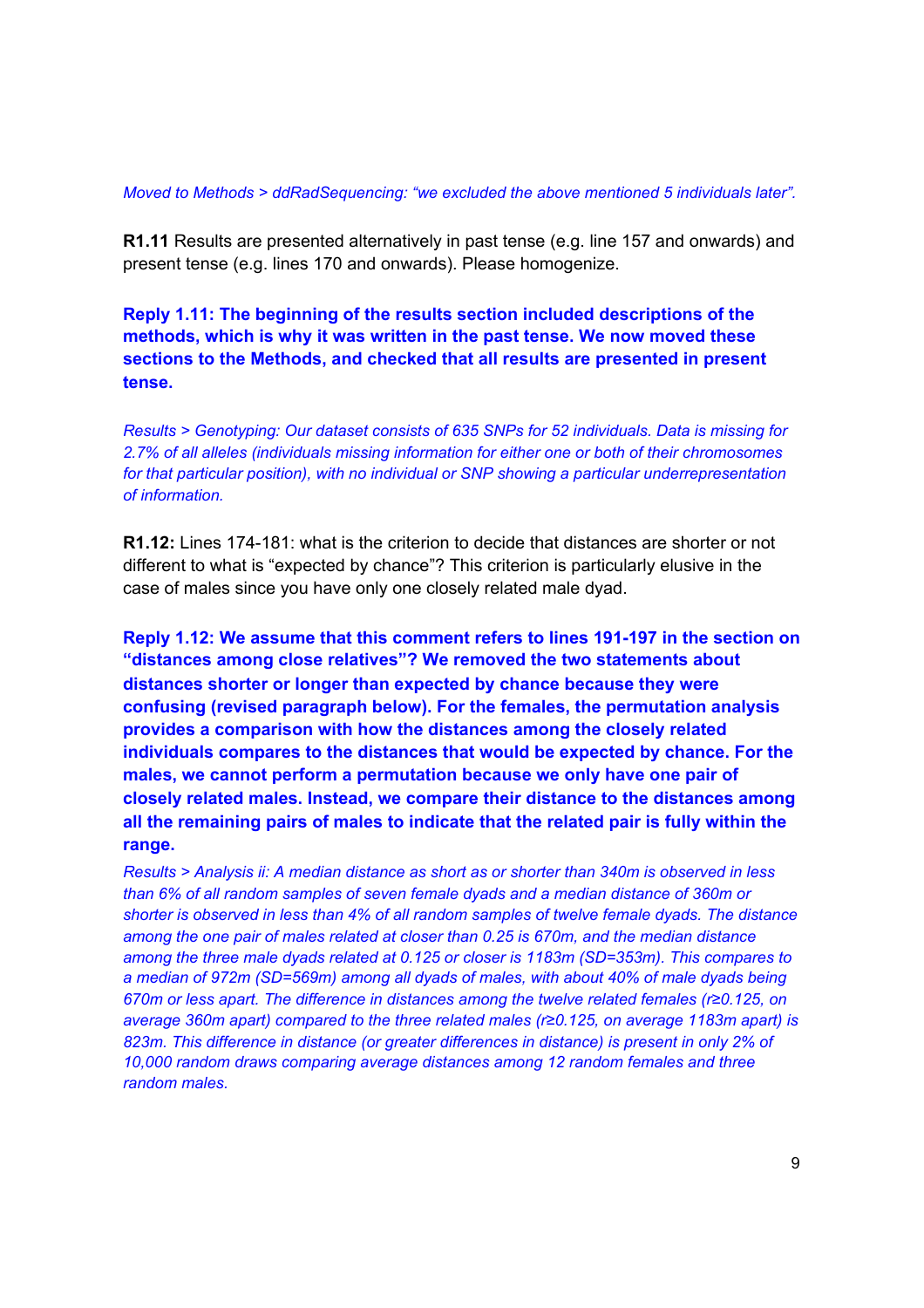R1.13: Table 1's title requires more detail to explain what are the corrected probabilities.

# Reply 1.13: We changed the legend to explain that the corrected probabilities account for multiple testing.

Table 1: Output of correlogram analyses linking pairwise relatedness to pairwise distances. The values represent the correlations between relatedness and distance for males and females across trapping sites binned into distance classes, with the probabilities of observing the values by chance corrected for the multiple tests across distance classes (based on the Holm-Bonferroni method).

**R1.14:** Line 224: "to where they hatched" is in fact, if I'm not mistaken, a speculation, since you do not have data on where any of the birds have hatched, right? I think this point should be clarified.

Reply 1.14: Yes, it is possible that other factors lead to closely related females associating in close proximity (e.g. they recognize each other). Based on what is known from other species, the most parsimonious explanation is however that closely related females are found in close proximity because they did not move far from where they hatched such that daughters remain close to mothers and sisters. We clarified this in the text.

Discussion: Our results show that, unlike in most other bird species, the majority of great-tailed grackle males are not philopatric because sons are not found in close proximity to fathers or brothers. In contrast, several female great-tailed grackles are found in close proximity to genetic kin. The most likely explanation for this assortment of kin in space is that at least some females remain close to where they hatched.

# Reviewed by anonymous reviewer, 2020-12-14 20:31

In this revised version of "Investigating sex differences in genetic relatedness in great-tailed grackles in Tempe, Arizona to infer potential sex biases in dispersal", the authors have addressed most of the comments made on a previous version of the ms; or adequately explained why they have not followed the reviewer or editor's suggestions (except for one very minor one, see below). The different text or figure editions and additions have helped clarifying some points. Only the part about relatedness comparison in different subsamples still needs some work, as I suggest below. Besides this point, I only have a few minor comments.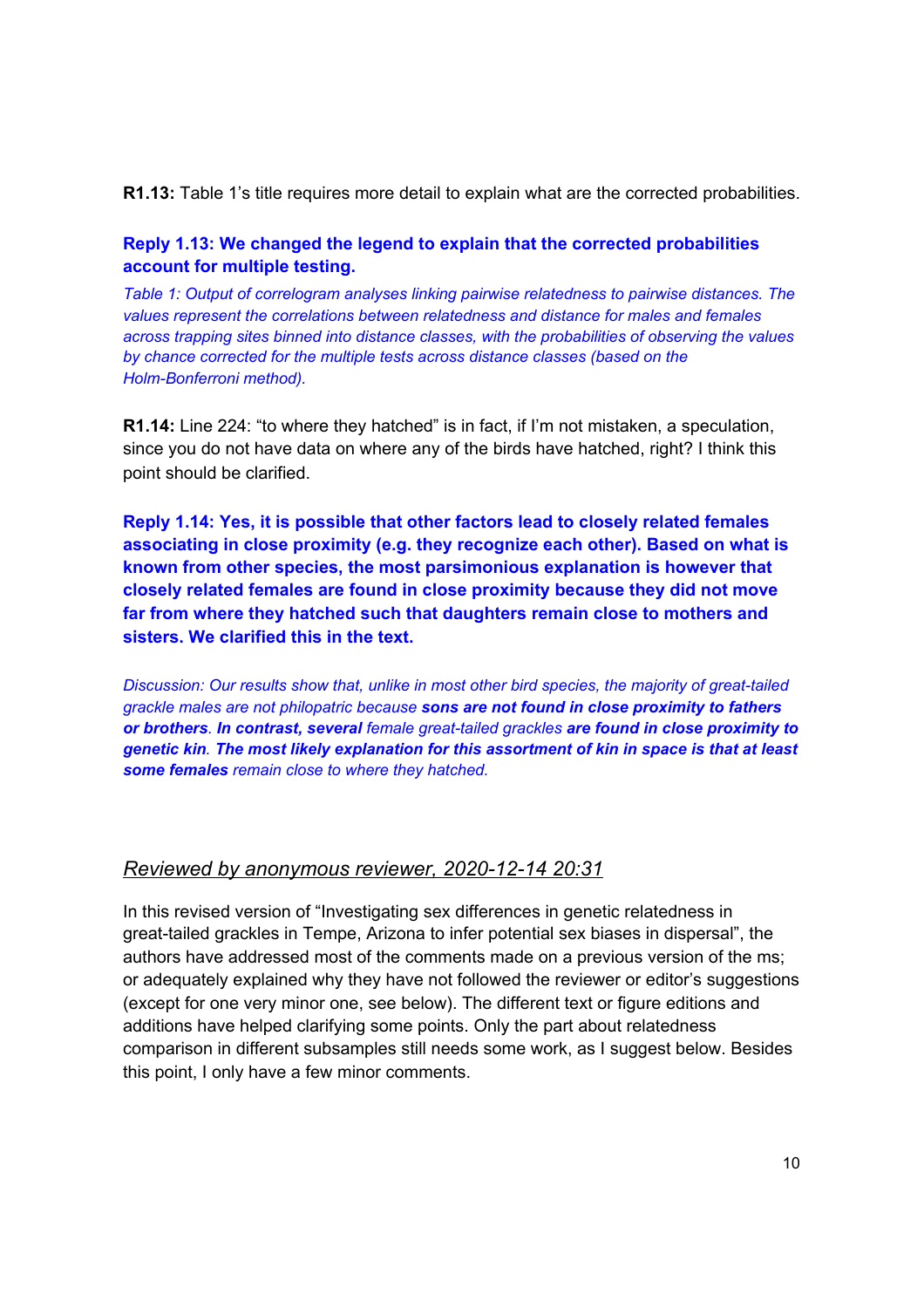**R2.1:** Abstract, I.29-30: « These relatedness results suggest that, unlike most other bird species, female great-tailed grackles appear to have hatched and remained at this site. while males disperse to new areas. » This sentence should be moderated a little, as the results do not show that all females stay and on-site, and all males disperse.

**Reply 2.1: Thank you so much for all of your useful feedback on this manuscript! We are** *Nery* **happy that you like the revision. We changed this to clarify that the patterns of hilopatry** and dispersal are our most likely interpretations for the observed associations **among** relatives.

*Abstract: Our results indicate se[ biases in relatedness structure that differ from most other bird species.* Female great-tailed grackles associate with close genetic relatives, presumably by *remaining close to where they hatched which would lead to them remaining close to their mothers* and *sisters.* Males are not found close to genetic relatives, suggesting that they *disperse away from their fathers and brothers.* 

**R2.2:** I.96: individuals

**Repl\ 2.2: We changed this section (see Repl\ 1.7).**

**R2.3:**  $1.158$ : an extra "the" before "5 individuals"

**Repl\ 2.3: We changed this (see Repl\ 1.9).**

**R2.4:**  $1.162$ : the estimated value of expected heterozygosity should be added

### **Repl\ 2.4: We added this information**

*Results* > *Genotyping: the observed heterozygosity (individuals carrying one copy each of the two bases) is* 0.48, *slightly higher than the heterozygosity expected in a population with the same allele frequencies and random mating (0.46).*

**R2.5:** I.164: the authors forgot to use a mathematical expression instead of words in this sentence (editor comment #5)

### **Reply 2.5: Thank you for catching this. We changed this to the mathematical expression.**

*Results* > *Genotyping: The probability of identity for siblings, the chance that two siblings will show the same genotypes given the allele frequencies across these 635 loci and random mating among indiYiduals, is less than 10-139 .*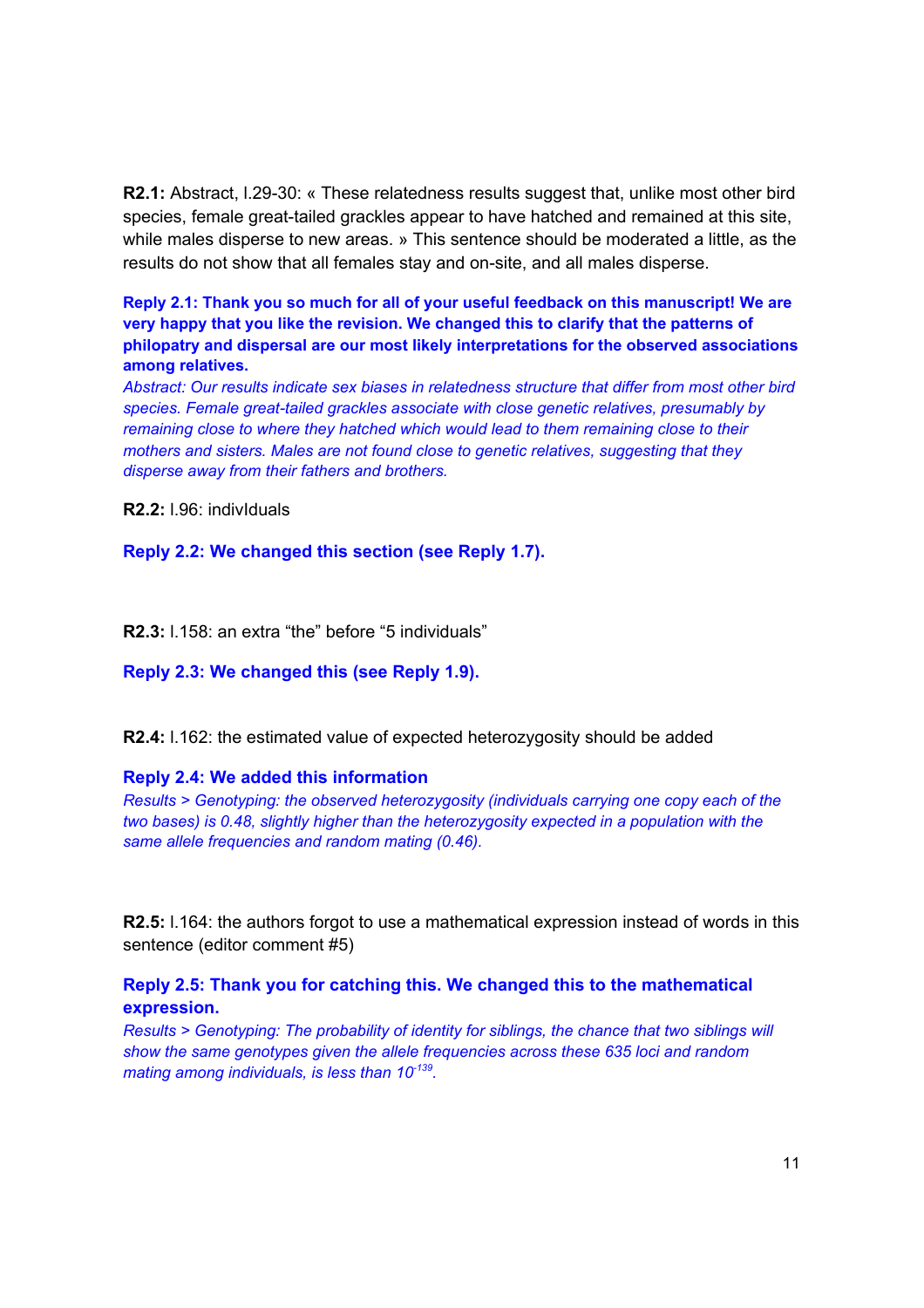R2.6: I.347 to 349: it is still unclear what was compared to what, in that paragraph. I suggest this rewording: "We compared (i) the observed average relatedness among the 37 females in our sample with the relatedness in the 10000 random samples of 37 individuals from both sexes; (ii) the observed average relatedness among the 15 males in our sample with the relatedness in the 10000 random samples of 15 individuals from both sexes; (iii) the observed average relatedness among the 15 males in our sample with the relatedness in the 10000 random samples of 15 females." Also to clarify these same analyses: I.173: add "from the whole sample" after "we randomly drew 37 individuals"

### Reply 2.6: Thank you, we changed this accordingly.

Methods > Analysis i: We compared (i) the observed average relatedness among the 37 females in our sample with the relatedness in the 10,000 random samples of 37 individuals from both sexes; (ii) the observed average relatedness among the 15 males in our sample with the relatedness in the 10,000 random samples of 15 individuals from both sexes; (iii) the observed average relatedness among the 15 males in our sample with the relatedness in the 10,000 random samples of 15 females. We report the proportion of 10,000 random samples with lower relatedness than the observed values and, for comparison with other approaches, assess whether the observed relatedness is higher than the relatedness calculated for 95% of all random draws.

Results > Analysis i: To assess whether the average relatedness among females is higher than expected, we compare it to the average relatedness calculated in random draws of 37 individuals from all 52 individuals. In less than 4% of the draws of random 37 individuals is the level of relatedness as high as or higher than that observed in our sample of females (Figure 1a). Therefore, although the difference in the level of average relatedness among females compared to among all individuals is small (0.004), it is higher than expected by chance. The average relatedness observed among the 15 males is not different from that expected by chance among 15 randomly drawn individuals from the total 52 (40% of random samples give a value as low as or lower than what we found in our sample of males)(Figure 1b) or among 15 randomly drawn individuals from the 37 females (61% of random samples give a value as low or lower than the male value).

R2.7: And it would be helpful to the reader to add more explanations of why the authors conclude (as they do at the beginning of the discussion) that "the mean level of average genetic relatedness is lower among males compared to females", while their test comparing male and female relatedness suggests there is no difference (i.e. explain again the issue of lack of power in the samples made of 15 individuals in the interpretation part of the ms).

Reply 2.7: We changed this to clarify that our focus is more on the levels of relatedness within each of the sexes rather than the comparison between them.